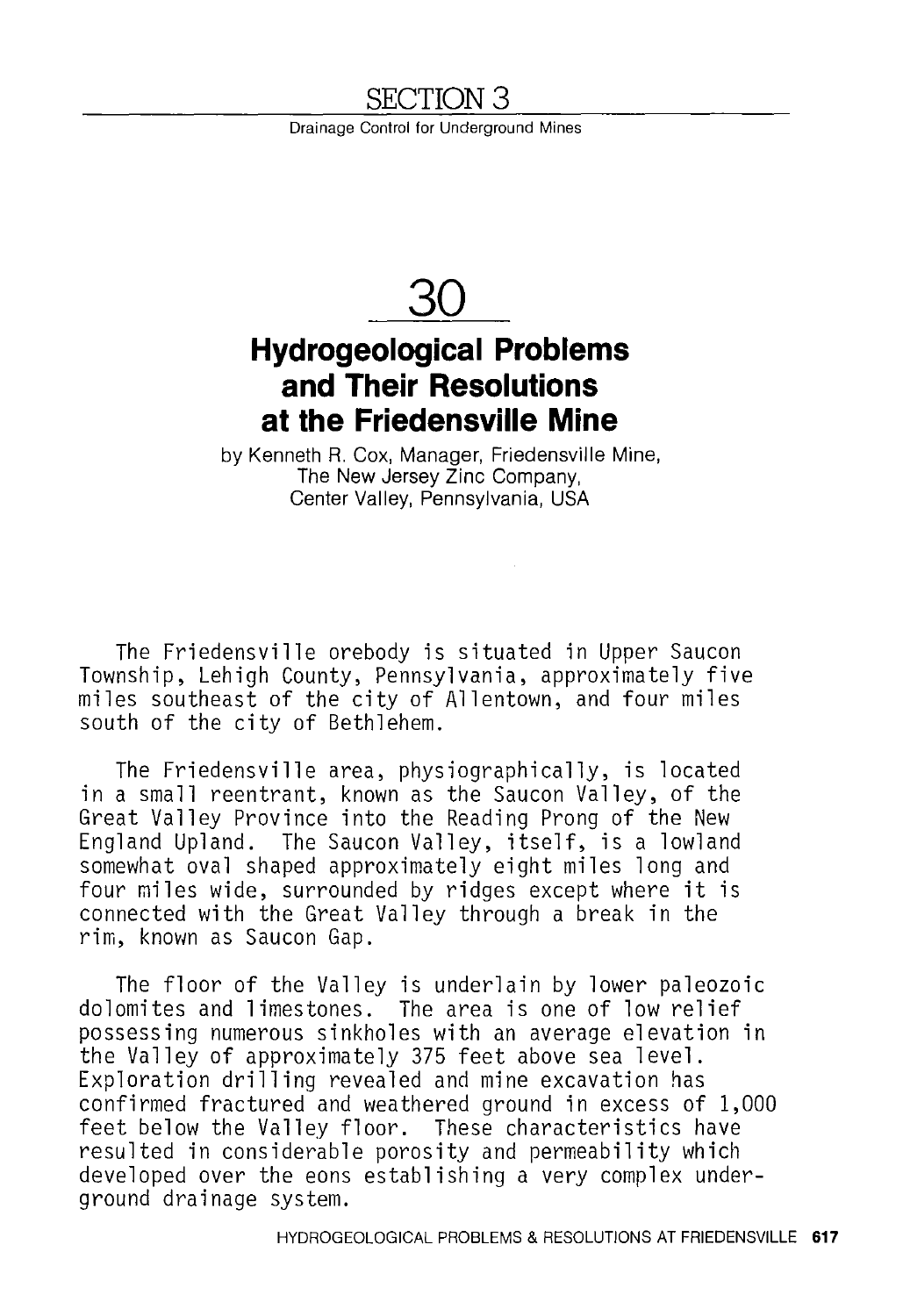Zinc ore at the Friedensville Mine occurs in the lower part of the Beekmantown formation of Ordovician aqe. The ore is associated with a westerly plunging, asymmetrical anticline, overturned to the north, with present mining and development along the south limb.

The mineralogy is simple, consisting of sphalerite and pyrite with dolomite and quartz as gangue minerals.

Mining of zinc ore in the Saucon Valley dates from 1855, following original discovery in 1845 at the site of what later became the Ueberroth Mine.

The ore outcropped on surface which enabled four open cut pits: the Ueberroth, Old Hartman, Triangle and Correll to begin mining operations during the succeeding years.

As the depth of the quarry increased, recourse was made at the Ueberroth to mine underground which finally reached an approximate depth of 300 feet.

Excessive volumes of water were encountered due to extensive seepage through the highly fractured and weathered country rock, and in an endeavor to overcome this difficulty, the largest Cornish pump then in existence was installed at the mine.

The following is an excerpt from an article entitled, "History of Lehigh County, Pennsylvania" published in 1884:

"Various pumping engines were introduced from time-to-time, but none that was equal to the work assigned to it until 1872, when "The President", a mammoth engine, was erected and put in operation, and which realized in a full measure the expectations of the Company, as it easily and speedily rid the mines of water. As this is the largest engine in the world, a description of it may not be uninteresting.

It is a vertical condensing engine, ten feet stroke, with a cylinder of cast iron one hundred and ten inches in diameter, and weighing forty tons. It has two flywheels thirty-five feet in diameter, weighing ninetytwo tons apiece, four walking-beams weighing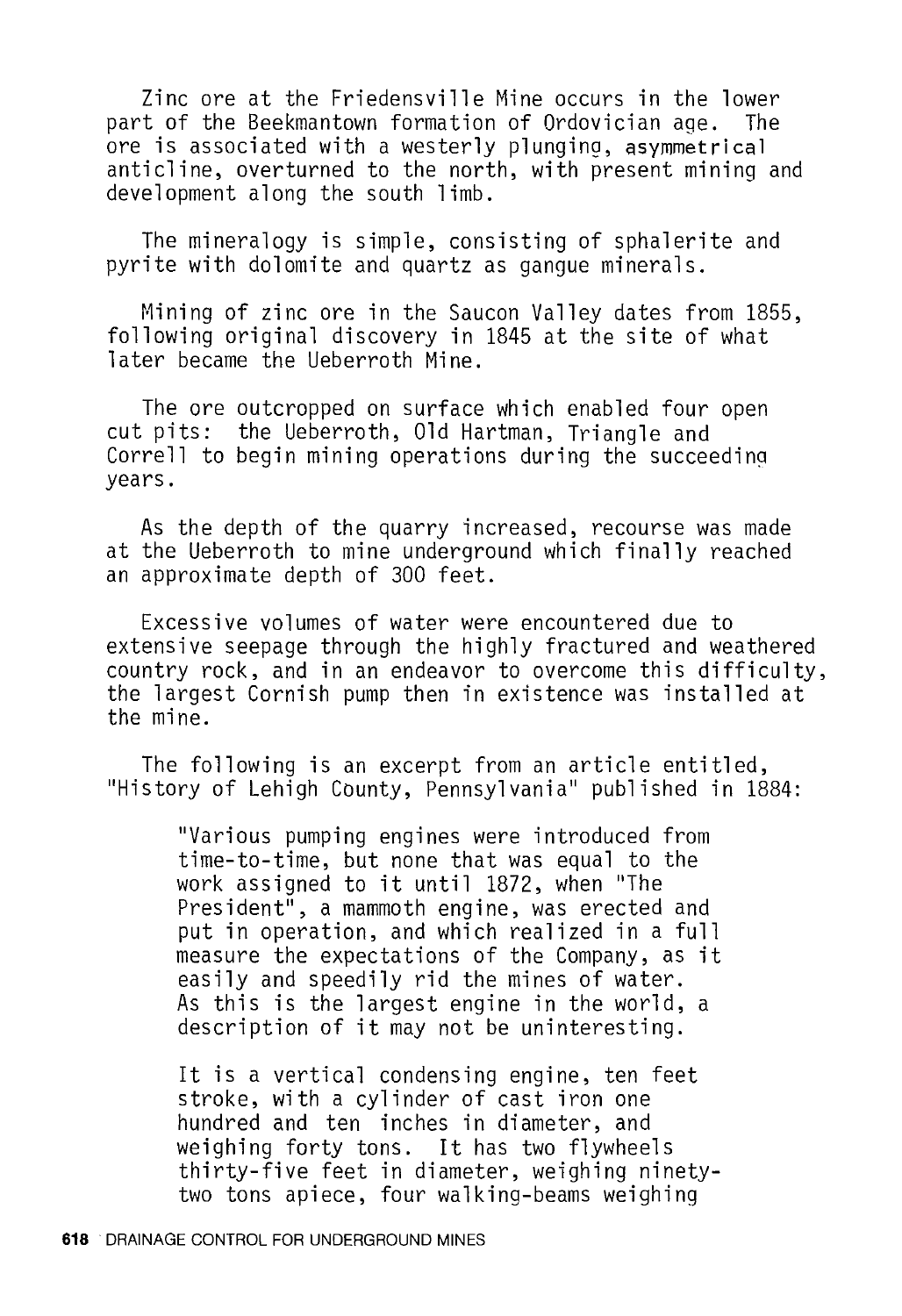twenty-four tons apiece, twenty-six other pieces weighing over seven tons apiece, while the nut, made of steel, which secures the piston rod to the cross-head, weighs eleven hundred pounds. The total weight of the engine is six hundred and sixty-seven tons. Sixteen boilers supply the steam for it, it has three thousand three hundred horse-power, and is capable of raising seventeen thousand gallons of water per minute from a depth of two hundred and twenty feet."

By 1893, all mining ceased in the area, due to high cost of production, adverse water conditions, expiration of patents for zinc oxide manufacture and competition with the high grade ores from the New Jersey area.

During the succeeding years, The New Jersey Zinc Company acquired title to the properties and an extensive program of prospect drilling and hydrologic investigation was continued intermittently to delimit ore occurrence and study the problems resulting from underground water.

It was not until 1945, the decision was made to locate the new Friedensville shaft and in 1947 preliminary operations were initiated.

Early in 1948, ground was broken for the new shaft. The finished cross section of the steel lined and concrete reinforced shaft is 20 feet - 6 inches by 13 feet. It was decided that sinking would be accomplished by pressure grouting the ground surrounding the shaft and excavation would descend through an impervious zone.

During excavation of the shaft, however, outbreaks occurred at 75 feet, 146 feet and 247 feet below the collar and flooding was allowed to fill the shaft to ground water level for stabilization preparatory to casting underwater plugs by the Prepakt method.

Shaft stations and pump stations were excavated as the shaft was sunk to a depth of 1260 feet.

In 1971, after more was learned about the orebody, the shaft was deepened to a final depth of 2070 feet. Bulkhead doors were provided to protect the shaft and new pumping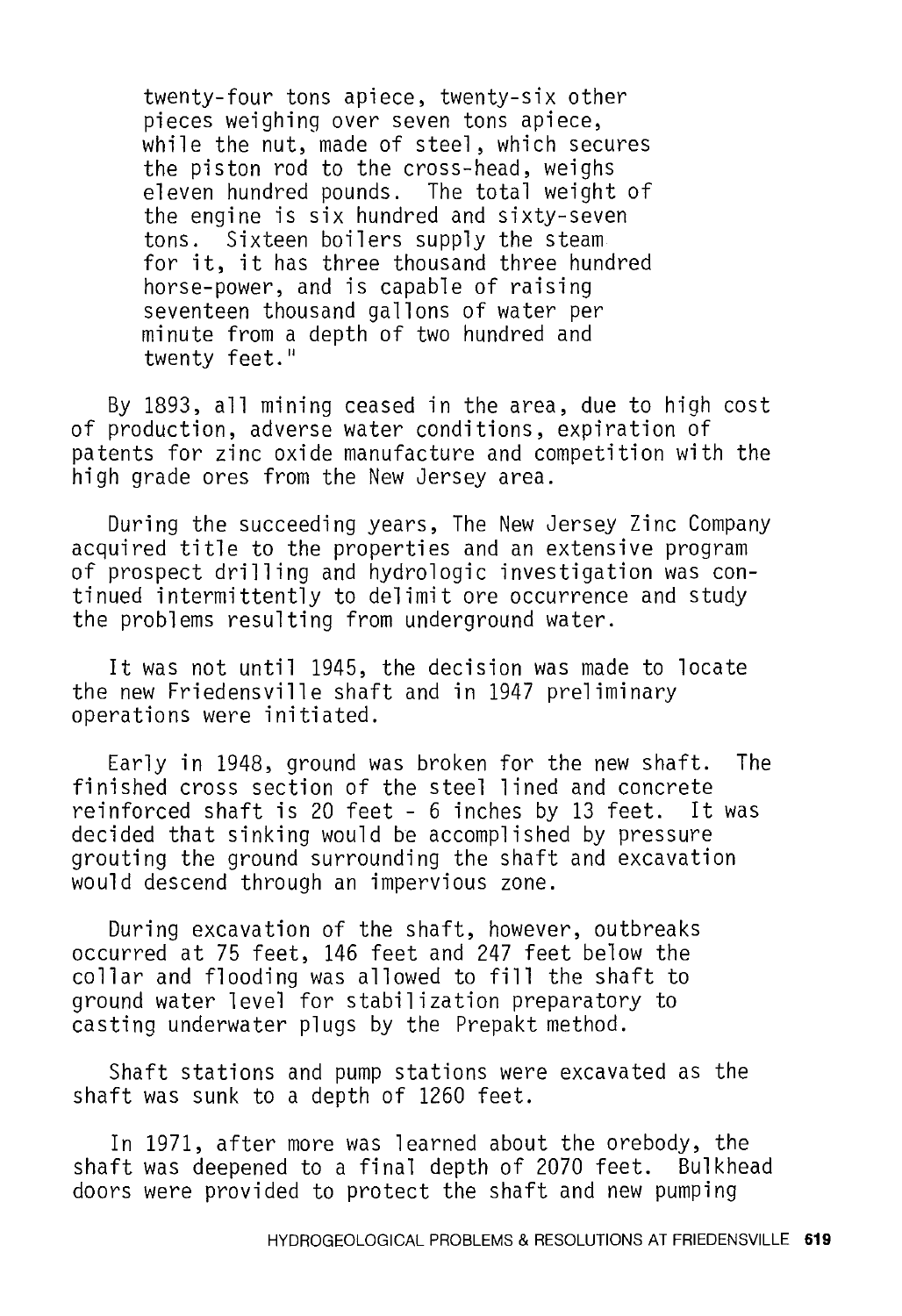facilities were installed to increase the capacity from 22,000 gallons per minute to 40,000 gallons per minute with room for a maximum of 50,000 gallons per miute.



418 Level Pump Station

It was not until January of 1958, that development work and drawdown of the water table permitted mining to commence. The method of mining is best described as modified open stope. Basically, mining is performed in the following manner:

> A -20% decline is driven along the hangingwall following the approximate plunge of the orebody. At 30 foot vertical intervals, horizontal entries are driven from the decline along the hangingwall contact outlining the orebody.

Stopes  $37\frac{1}{2}$  feet wide are advanced from the hangingwall across the orebody to the footwall leaving pillars 35 feet wide by 60 feet long for support. This procedure is repeated advancing downward on the orebody.

Mining is accomplished through the use of mobile diesel powered equipment. All mine development work and stoping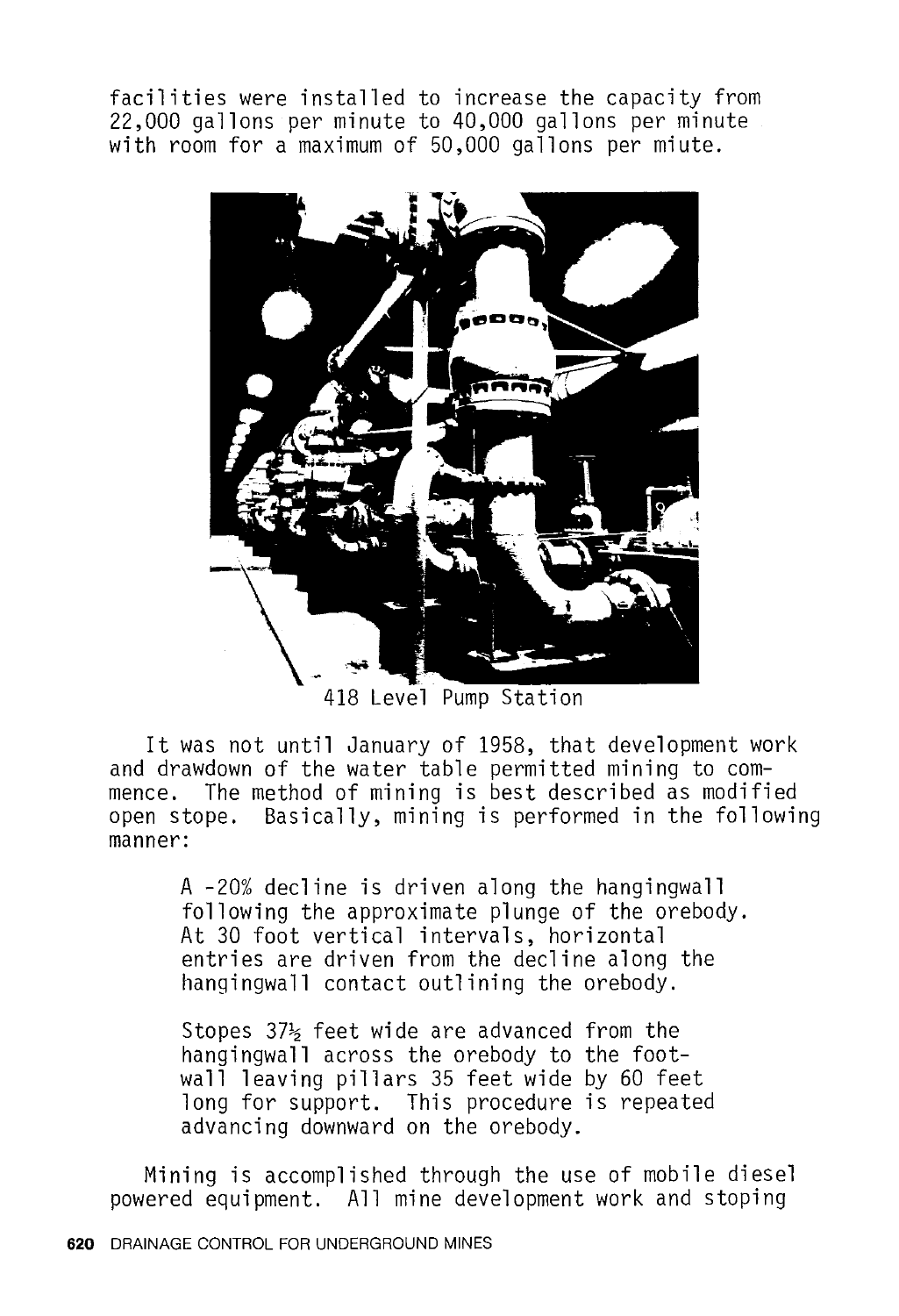follows established test hole patterns with followup grouting procedures when required. In areas of suspected water potential, long hole test drilling of 100 or more feet is undertaken using a diamond drill or a mobile mounted 5 inch rotary percussion drill.



20 Ton Truck Being Loaded By a 8 Yard LHD

On Tuesday, February 17, 1976, a diamond drill crew was test drilling at the 1170 hangingwall drift in an area where production had been suspended for approximately a month and a half due to ground water conditions. An attempt was being made through this drilling to learn more about the areas water source and its potential.

At approximately 9:00 P.M., the diamond drill crew heard a loud report from the adjacent stope. The two man crew made a quick investigation of the noise and discovered a large flow of water emanating from the upper left corner of the rib-back juncture near the stope's face. Immediately, the crew notified supervision and at once predetermined emergency plans were put into effect. During the night, the entire staff was called in for emergency assignments. The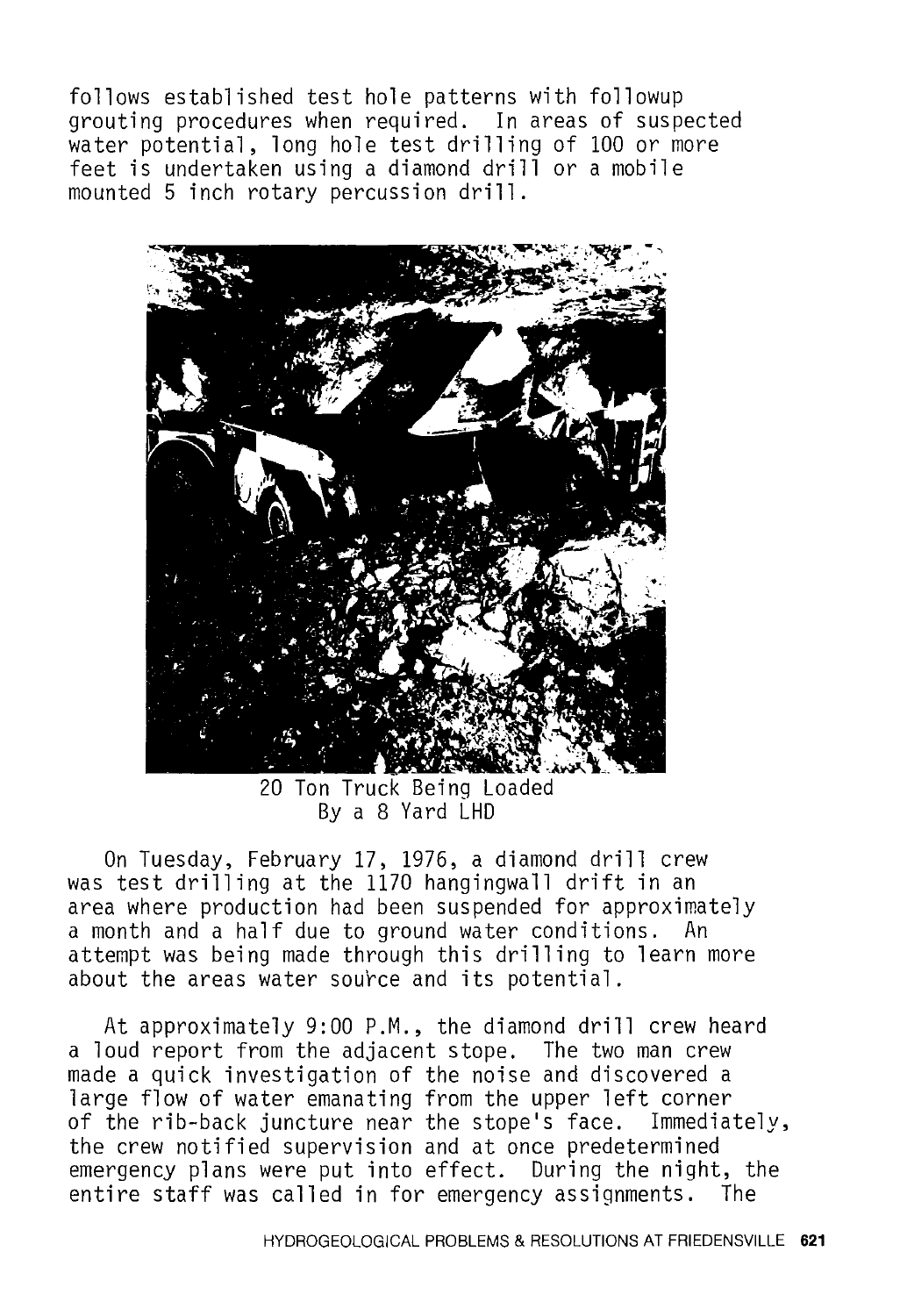following morning corporate officials, federal and state regulatory agencies were notified of the water outbreak.



The Outbreak

Measures were taken the following day to establish maximum pumping plant efficiencies, methods to measure water inflow, availability of water storage in the lower mine levels, monitoring of the water table, measuring the underground filling rate, and collecting samples of the mine water inflow for analysis.

The Engineering Department established that the rate of inflow from the outbreak was nearly 35,000 gallons per minute. This flow, combined with the existing mine discharge of 26,500 gallons per minute, totaled approximately 60,000 gallons per minute or 86,400,000 gallons per day.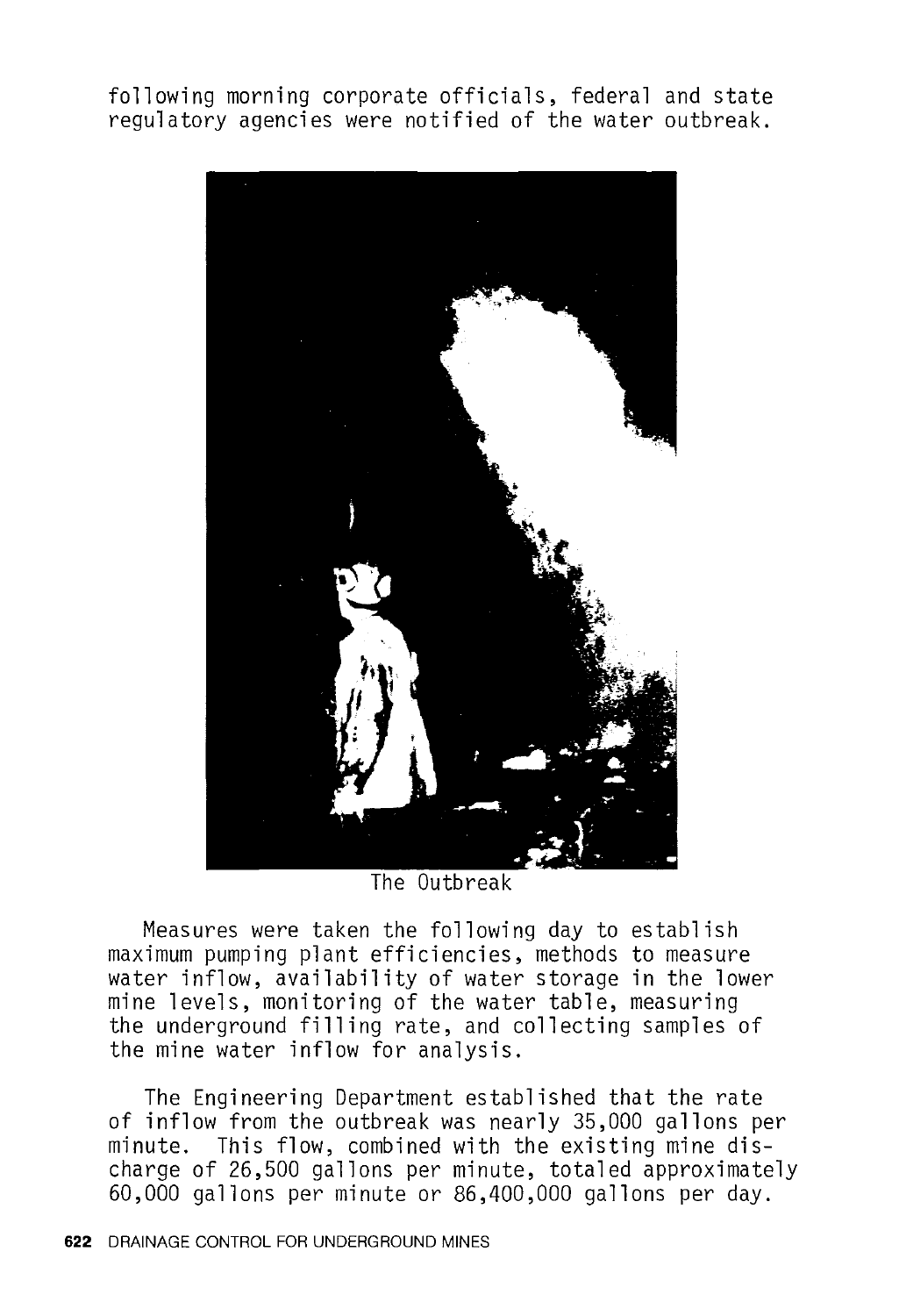It is of interest to note that under the existing conditions it was quite difficult to measure an inflow of this size. However, personnel from the Engineering and Geology Departments utilized all measurements available and projected that the high water mark would be reached very early in the morning of February 25. Actual cresting occurred at 4:30 A.M. that morning after the water had risen well into the 1170 level. At 7:00 A.M., the water for the first time was going in a positive direction.

As the inflow dropped off and the mine water receded, the final bulkhead door on the 1850 level was opened on April 14, 1976.



Inflow vs. Pumping Before and After the Outbreak

While the mine was being dewatered, the staff at Friedensville was busy studying ways to control the free flowing water. It was decided that concrete plugs, constructed with piping and valves would be used for water control.

A diversion drift measuring 50 feet long by 8 feet wide by 8 feet high was driven to intercept the water near the base of the outbreak. Upon completion of this drift, the primary water route was then prepared for installation of the first concrete plug. This plug which measures 25 feet long by 21 feet wide by 15 feet high was filled with coarse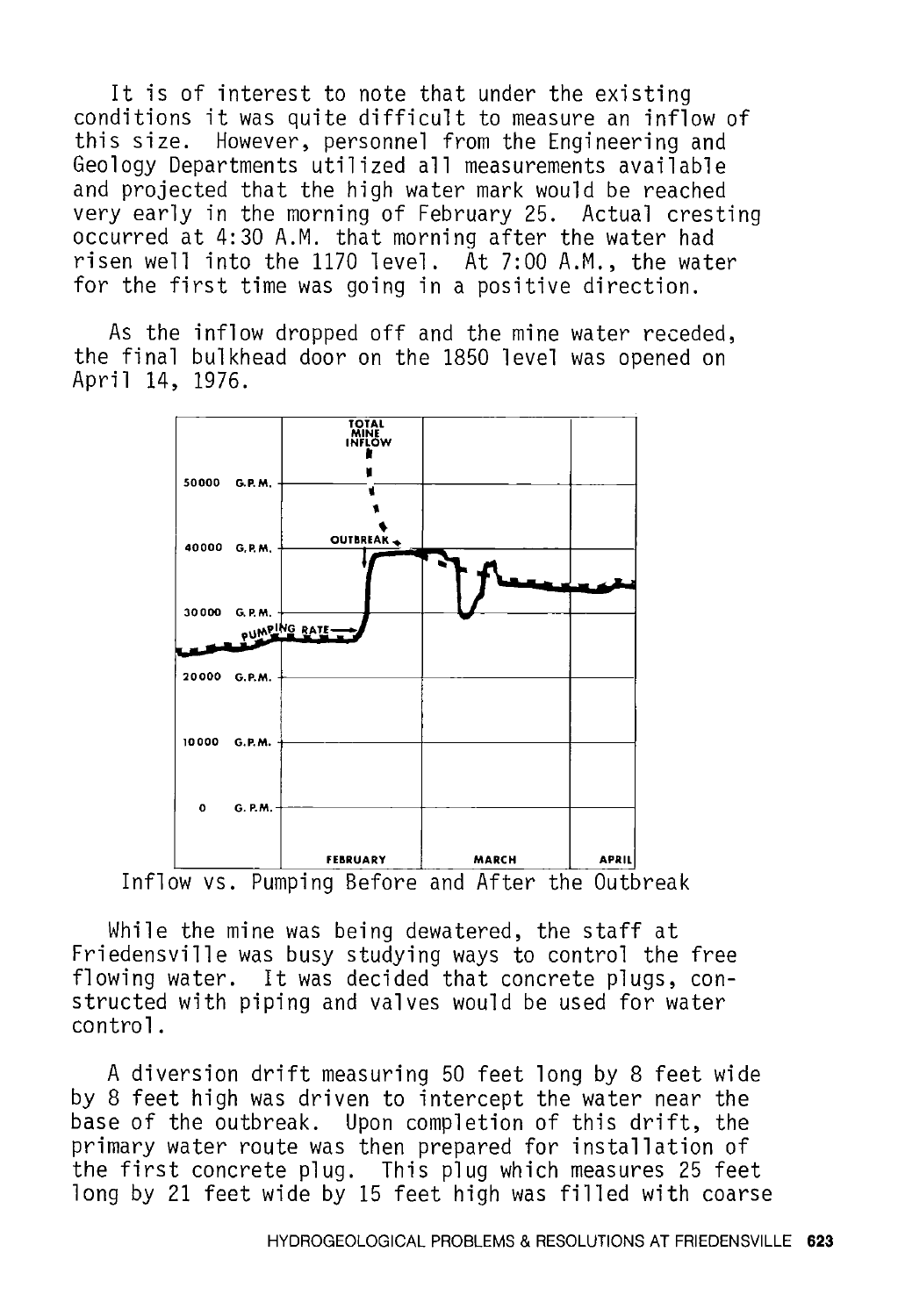aggregate and then injected with sand and cement. Through the base of the plug, three - 20 inch pipes with valves were provided to carry the water.

After completion of the first plug, the water was allowed to flow through the 20 inch pipes and diverted away from the diversion drift. The small water drift was then prepared for construction of a 10 foot long solid plug.



Plan View Of The Outbreak Area

Both plugs were pressure tested and grouted where necessary. The final phase of this project included installation of a 30 inch pipe line which carried the water to a system of water raises discharging into the sumps of the 1520 level pump station.

Although this appears to be an appropriate time to conclude this paper, there was one other significant incident that occurred in June of 1976. This event took place near the completion of the shaft deepening project which was mentioned earlier. Details, however, are quite complex and are discussed at this time in the simplest manner.

After the installation of the new ore handling facilities in the new shaft section, work began on removing the old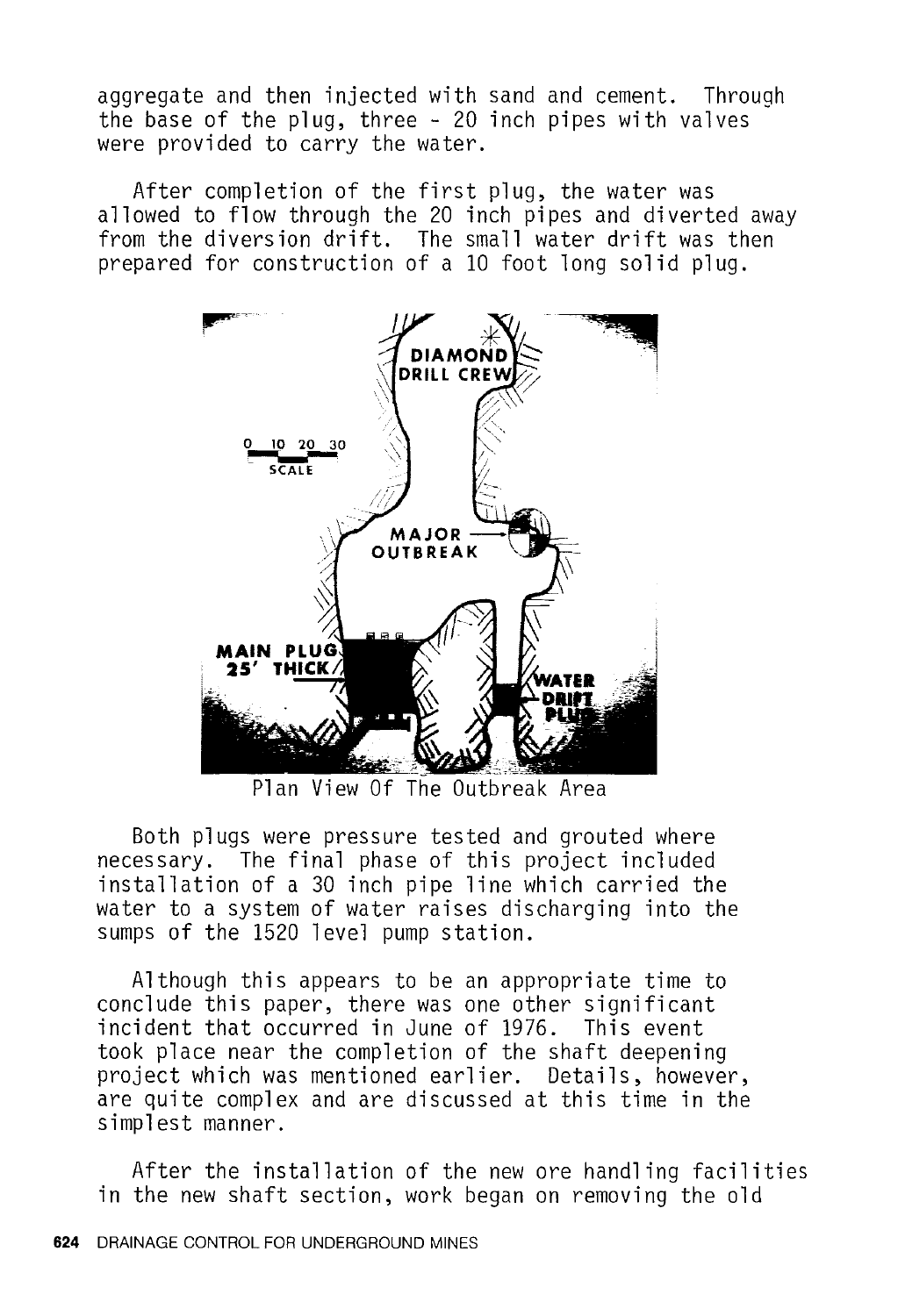ore handling facilities (crusher, skip loading pocket). This work was scheduled to be completed in approximately one week. During this one week period, production hoisting was stopped but mining continued and the new ore pass was being filled. While these changes were being made, all bulkhead doors on the lower levels were closed and secured.

Our problem began on a weekend with a call from the mine that the 1520 level pump station had automatically shut down due to a lack of water. After a quick inspection of the mine, this was ruled out. Returning to the shaft to inspect the 1520 level pump station, we learned from the pumpman that the pumps were back on line and the situation appeared normal.

Unfortunately, the situation was anything but normal. As the evening progressed into early morning, the 1520 level pumps began to lose their prime, due to an unknown blockage at the sump suction screens. Suddenly, we were flooding the 1500 level. Extra help was called in and a backflush line was installed from one of the main pump discharge columns directly to the sump suction pipes.

The station was completely shut down as we opened the valves on the backflush line allowing the water to pass through the suction screens, in order to clear whatever blockage was present. Our plan worked and the pumps began to draw down the excess water.

Key personnel waited anxiously, realizing that the 1500 level bulkhead door had to be opened as soon as the level was dewatered for inspection of the sumps and suction screens.

At the proper time, the ditch valve on the bulkhead door was opened, which produced a blast of water and air; valves located near the top of the bulkhead produced a blast of compressed air. The latches on the bulkhead door were released but the door wouldn't budge.

For the first time, we realized what had taken place behind the door to cause the emergency. Thirty thousand plus gallons per minute of water was falling down a vertical<br>raise from the 1350 level to the 1500 level sumps. The raise from the 1350 level to the 1500 level sumps. water raise was acting as an air pump, and the filling of the ore pass with crude ore above the level blocked the only exit for the increased volume of air.